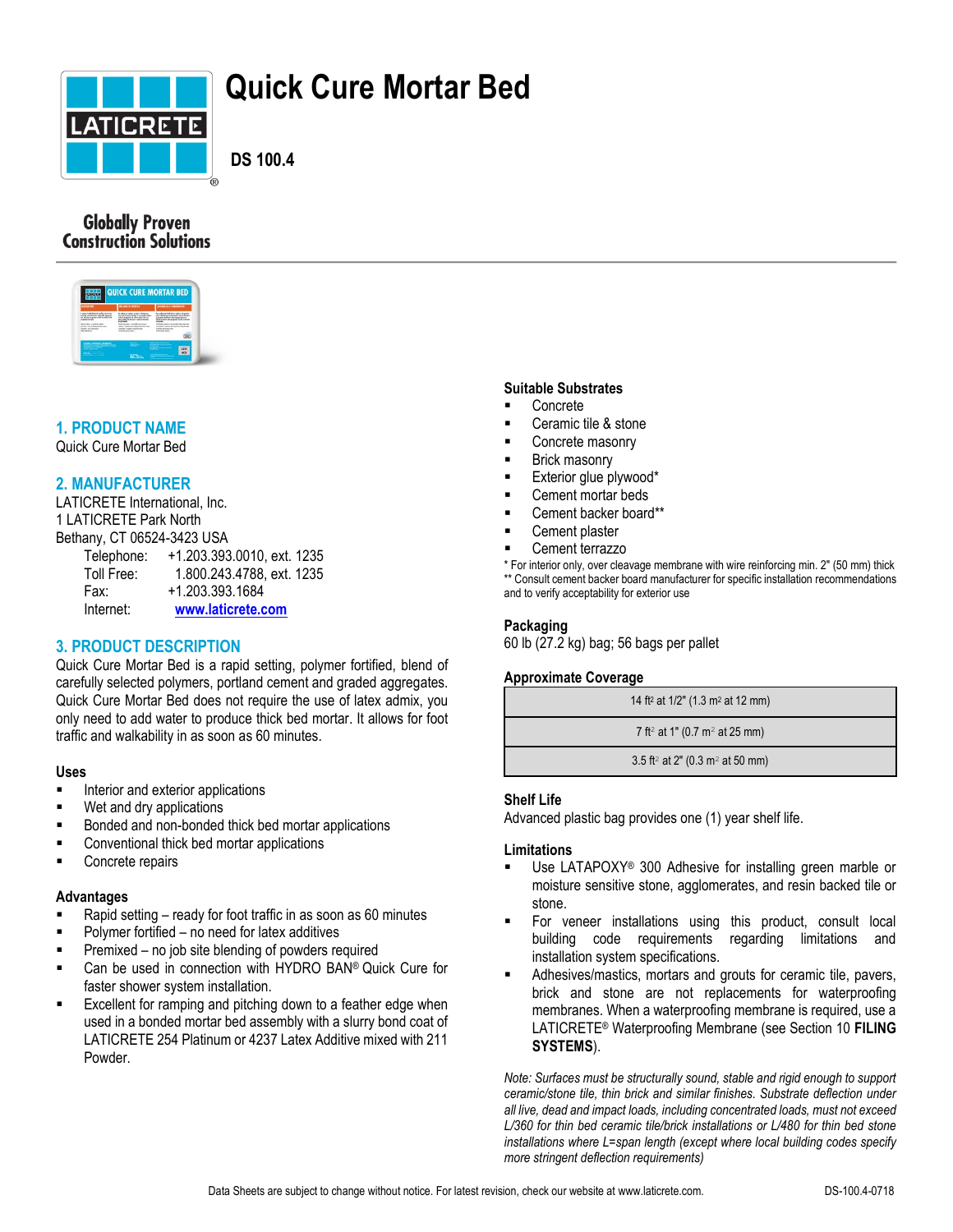# **Cautions**

Consult SDS for more safety information.

- During cold weather, protect finished work from traffic until fully cured.
- Allow a minimum 14 day cure at 70°F (21°C) after the final grouting period prior to filling water features with water.
- Contains portland cement and silica sand. Causes skin irritation and serious eye damage. Wear protective gloves, protective clothing, and eye protection. In case of contact, flush thoroughly with water.
- Do not take internally. Silica sand may cause cancer, respiratory irritation or serious lung problems. Do not breathe dust. Wear a respirator in dusty areas.
- Keep out of reach of children.

# **4. TECHNICAL DATA**

# **VOC/LEED Product Information**



This product has been certified for Low Chemical Emissions (ULCOM/GG UL2818) under the UL GREENGUARD Certification Program for Chemical Emissions for Building Materials, Finishes and Furnishings (UL 2818 Standard) by UL Environment.

#### **Applicable Standards** ASTM C270

#### **Physical Properties**

| 28 Day Compressive Strength<br>ASTM C270 | 3800-4000 psi (26.2-27.6 MPa) |
|------------------------------------------|-------------------------------|
| Water Absorption ANSI A118.7.3.4         | 5%                            |
| Shrinkage 7 Day Cure ASTM C-157          | 0.03%                         |
| Flexural Strength ANSI A118.7.3.5        | 840-950 psi (5.8-6.6 MPa)     |

# **Working Properties**

| Pot Life              | 30 minutes            |
|-----------------------|-----------------------|
| Time to Foot Traffic  | As soon as 60 minutes |
| Time to Heavy Traffic | 8 hours               |

Specifications subject to change without notification. Results shown are typical but reflect test procedures used. Actual field performance will depend on installation methods and site conditions.

# **5. INSTALLATION**

# **Surface Preparation**

All surfaces should be between 40°F (4°C) and 90°F (32°C) and structurally sound, clean and free of all dirt, oil, grease, laitance, paint, concrete sealers or curing compounds. Dry dusty concrete slabs or masonry should be dampened and excess water swept off. Installation may be made on a damp surface. Expansion joints shall be provided through the tile work from all construction or expansion joints in the substrate. Follow ANSI specification A108.01-3.7: Requirements for Movement Joints: Preparations by Other Trades" or TCNA detail EJ-171 "Movement joints-Vertical & Horizontal". Do not cover expansion joints with mortar.

#### **Application** *Mortar Bed*

#### **Mixing Mortar Bed—Dry Pack Consistency for Floors**  Mix a 60 lb bag (27.2 kg) of Quick Cure Mortar Bed to 0.5–0.8 gal (1.9–3 L) of water. Mix to a stiff, semi-dry consistency. Mix ratio may vary dependent upon weight of finish.

# **Bonded Mortar Bed—Installation**

Before placing mortar, apply a slurry bond coat made from 254 Platinum or 4237 Latex Additive mixed with 211 Powder. While the slurry bond coat is wet, spread the mortar and compact well. If placing tile immediately, apply a slurry bond coat, made from either 254 Platinum or 4237 Latex Additive mixed with 211 Powder to the mortar. While the slurry bond coat is wet and sticky, place the tile and beat in well. Refer to TDS 143 "Slurry Bond Coats – When & What to Use" for more information on slurry bond coats.

# **Unbonded Mortar Bed—Installation**

Before placing mortar, place a cleavage membrane (e.g. 4 mil thick polyethylene sheeting or 15 lb, builder felt) on the substrate. Place mortar over the cleavage membrane (approximately 1/2 the depth of the mortar bed). Next, place  $2" \times 2"$  (50 mm  $\times$  50 mm), 16 gauge galvanized welded wire mesh over the mortar. Then, place the balance of the mortar bed. The wire mesh should be suspended in the middle of the mortar bed. Spread the mortar and compact well. Minimum mortar bed thickness shall be 2" (50 mm). If placing tile immediately, apply a slurry bond coat, made from either 254 Platinum or 4237 Latex Additive mixed with 211 Powder to the mortar. While the slurry bond coat is wet and sticky, place the tile and beat in well.

# **Wall Renders**

# **Mixing Wall Renders**

Mix a 60 lb bag (27.2 kg) of Quick Cure Mortar Bed to 0.6 – 0.7 gal (2.3 – 2.6 L) of water. Mix to a plastic consistency.

# **Wall Renders—Installation**

No slurry bond coat is required prior to placing wall renders. Apply wall render with a steel trowel pressing mortar into good contact with the substrate. Apply "scratch coat" first – not to exceed 1/2" (12 mm) thickness. Scratch mortar before it hardens. After "scratch coat" hardens, apply the "brown or float coat" working the mortar into good contact with the scratch coat. Do not exceed 5/8" (15 mm) thickness per lift. Scratch all lifts that will receive additional float coats. Float wall with steel trowel and straight edges to form a plumb and true mortar surface. Allow the completed render coats to cure for a minimum of 60 minutes at 70°F (21°C) prior to the installation of tile.

# **Application**

 **Concrete Repair and Resurfacing** – Leveling Mortar Consistency Mixing Leveling Mortars Mix a 60 lb bag (27.2 kg) of Quick Cure Mortar Bed to  $0.8 - 0.9$  gal  $(3 - 3.4 \text{ L})$  of water. Mix to a plastic consistency. Mix ratio may vary dependent upon weight of finish.

# **Concrete Repair and Resurfacing – Installation**

Before placing mortar, apply a slurry bond coat made from 254 Platinum or 4237 Latex Additive mixed with 211 Powder. Apply a slurry bond coat to all reinforcing steel and existing clean, sound and stable concrete surfaces just prior to placing the mortar. While the slurry bond coat is wet and sticky place the topping mortar. Compact the surface of the mortar with a flat trowel and ensure all voids are filled. Avoid over troweling.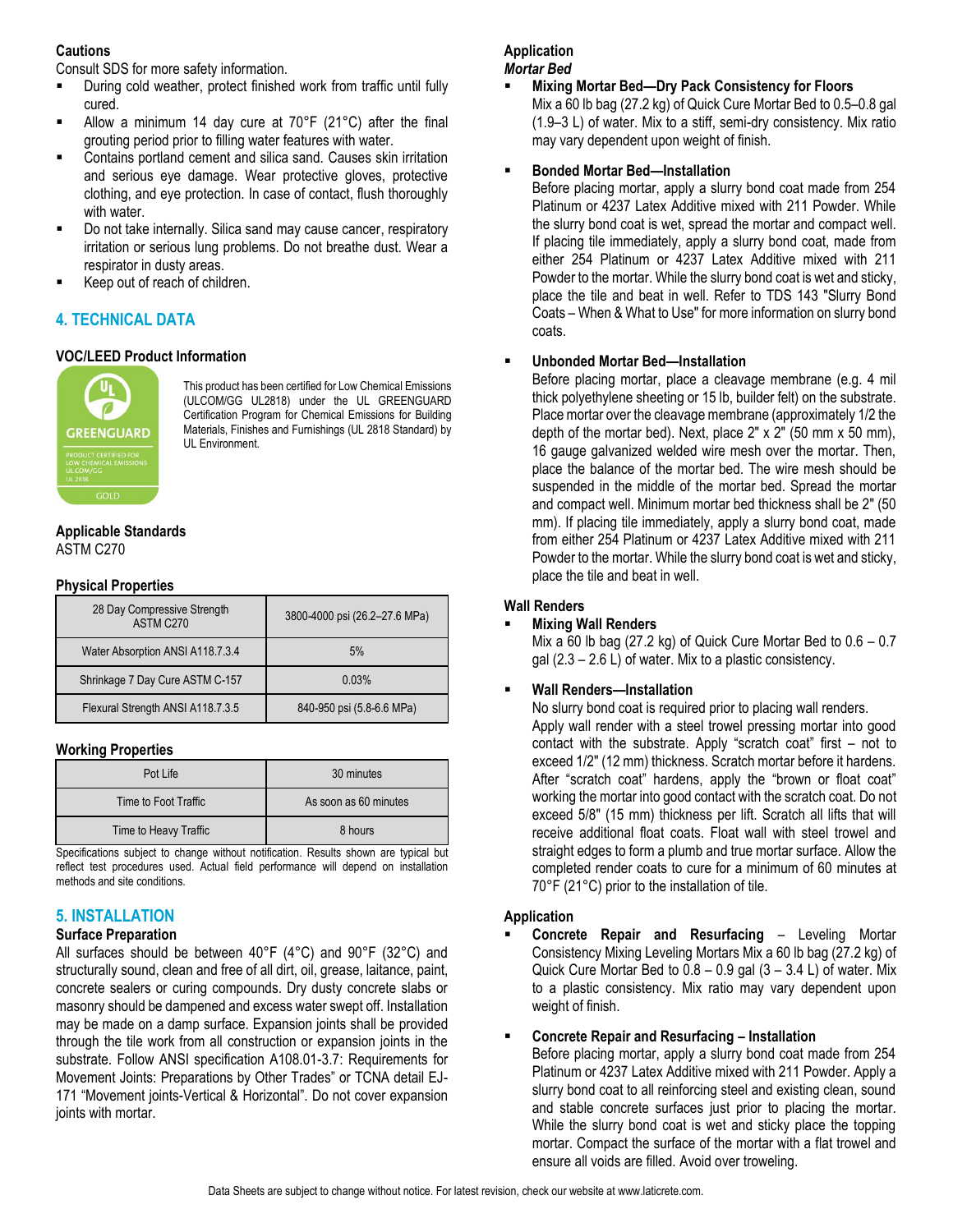#### **Cold Weather Note**

The setting of portland cement mortars and grouts are retarded by low temperatures. Protect finished work for an extended period when installing in cold weather.

#### **Hot Weather Note**

The evaporation of moisture in portland cement mortars is accelerated by hot, dry conditions. Apply mortar to dampened surfaces and protect freshly spread mortar and finished work when installing in temperatures over 90°F (32°C).

*NOTE: A slurry bond coat should also be applied to the edges of mortar beds installed from previous work periods.*

*NOTE: If applying HYDRO BAN® Quick Cure Waterproofing Membrane over Quick Cure Mortar Bed; allow mortar bed to set firm prior to the installation of the membrane to the point where no physical indenting of the mortar bed occurs. This could be as soon as 60 minutes at 70°F (21°C). For best results, in lieu of using a brush or roller on the first application, HYDRO BAN Quick Cure may be applied with a flat steel trowel or rubber float.*

*NOTE: If applying HYDRO BAN Waterproofing Membrane over Quick Cure Mortar Bed; allow mortar bed to cure 24 hours at 70°F (21°C) prior to the installation of the membrane.* 

*Best results are obtained when mortar bed is slick troweled smooth and compacted so that minimal loose mortar granules exist on the surface. If needed, you can also vacuum or broom off the mortar bed before the first layer of HYDRO BAN or HYDRO BAN Quick Cure.*

#### **Cleaning**

Clean tools and tile work with water while the mortar is fresh.

#### **6. AVAILABILITY AND COST**

#### **Availability**

LATICRETE® and LATAPOXY® materials are available worldwide. **For Distributor information:** Toll Free: 1.800.243.4788

Telephone: +1.203.393.0010 For on-line Distributor information, visit LATICRETE at **[www.laticrete.com](http://www.laticrete.com/)**.

**Cost** Contact a LATICRETE Distributor in your area.

# **7. WARRANTY**

| See 10. FILING SYSTEM:                      |  |  |
|---------------------------------------------|--|--|
| <b>LATICRETE Product Warranty</b>           |  |  |
|                                             |  |  |
| LATICRETE 5 Year System                     |  |  |
| Warranty (United States and Canada)         |  |  |
| LATICRETE 15 Year System                    |  |  |
| Warranty (For Steel or Wood Framed Exterior |  |  |
| Facades) (United States and Canada)         |  |  |
| LATICRETE 25 Year System                    |  |  |
| Warranty (United States and Canada)         |  |  |
| LATICRETE Lifetime Tile & Stone System      |  |  |
| Warranty                                    |  |  |
|                                             |  |  |

# **8. MAINTENANCE**

LATICRETE and LATAPOXY grouts require routine cleaning with a neutral pH soap and water. All other LATICRETE and LATAPOXY materials require no maintenance but installation performance and durability may depend on properly maintaining products supplied by other manufacturers.

# **9. TECHNICAL SERVICES**

#### **Technical Assistance**

Information is available by calling the LATICRETE Technical Service Hotline:

| Toll Free: | 1.800.243.4788, ext. 1235  |
|------------|----------------------------|
| Telephone: | +1.203.393.0010, ext. 1235 |
| Fax:       | +1.203.393.1948            |

#### **Technical and Safety Literature**

To acquire technical and safety literature, please visit our website at **[www.laticrete.com](http://www.laticrete.com/)**.

#### **10. FILING SYSTEM**

|                 | Additional product information is available on our website at<br>www.laticrete.com. The following is a list of related documents: |
|-----------------|-----------------------------------------------------------------------------------------------------------------------------------|
| DS 230.13:      | <b>LATICRETE Product Warranty</b>                                                                                                 |
| DS 230.05:      | LATICRETE 5 Year System                                                                                                           |
|                 | Warranty (United States and Canada)                                                                                               |
| DS 230.15:      | LATICRETE 15 Year System                                                                                                          |
|                 | Warranty (For Steel or Wood Framed Exterior                                                                                       |
|                 | Facades) (United States and Canada)                                                                                               |
| DS 025.0:       | LATICRETE 25 Year System                                                                                                          |
|                 | Warranty (United States and Canada)                                                                                               |
| DS 230.99:      | <b>LATICRETE Lifetime System</b>                                                                                                  |
|                 | Warranty                                                                                                                          |
| DS 230.1:       | 4237 Latex Additive                                                                                                               |
| DS 236.0:       | 9235 Waterproofing Membrane                                                                                                       |
| DS 239.0:       | 211 Powder                                                                                                                        |
| DS 633.0:       | LATAPOXY 300 Adhesive                                                                                                             |
| DS 663.0:       | <b>HYDRO BAN</b>                                                                                                                  |
| DS 670.4:       | <b>HYDRO BAN QUICK CURE</b>                                                                                                       |
| DS 677.0:       | 254 Platinum                                                                                                                      |
| <b>TDS 143:</b> | Slurry Bond Coats When & What to Use                                                                                              |